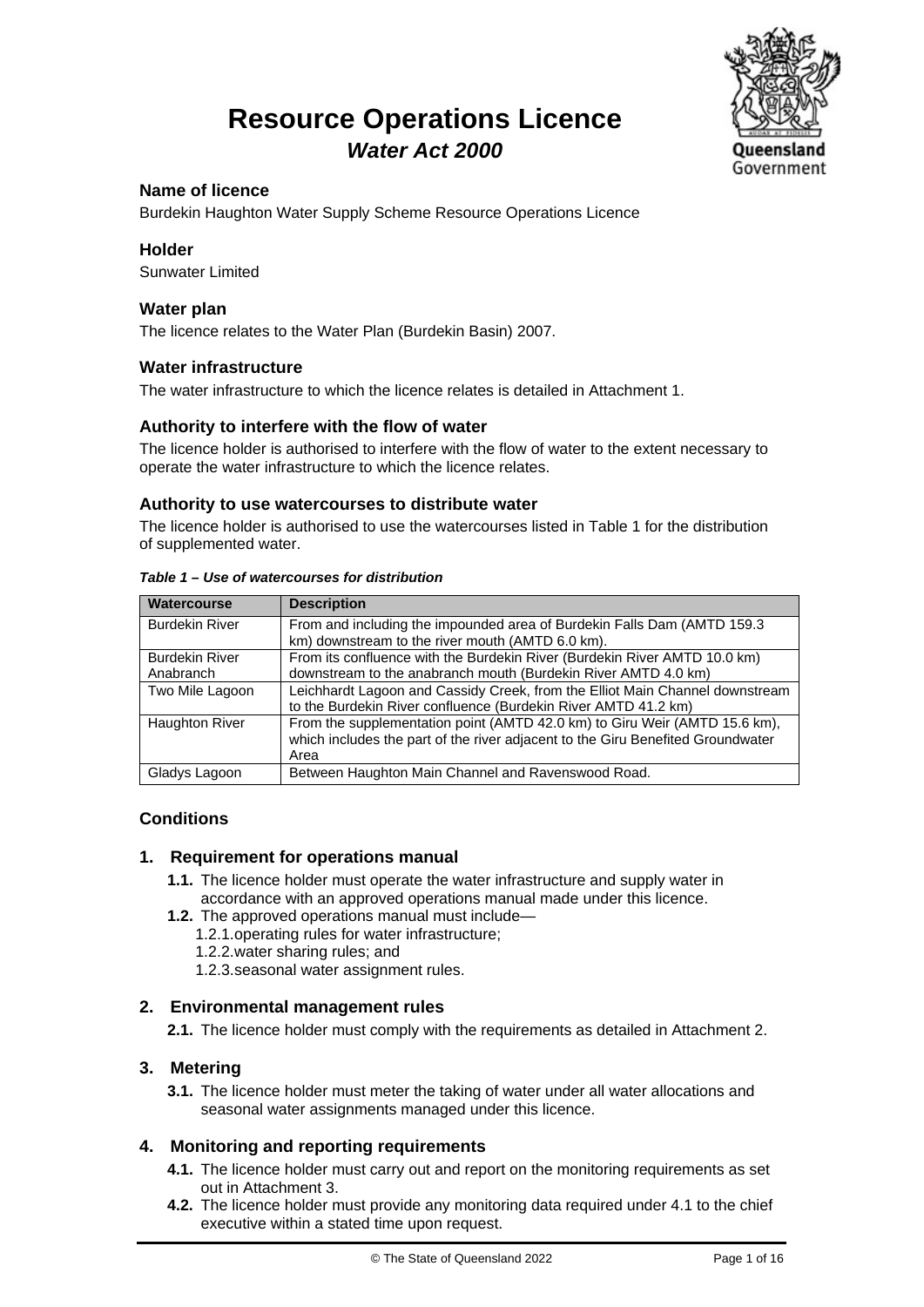- **4.3.** The licence holder must ensure that the monitoring, including the measurement, collection, analysis and storage of data, is consistent with the Water Monitoring Data Collection Standards<sup>[1](#page-1-0)</sup>.
- **4.4.** The licence holder must ensure that the transfer of data and reporting are consistent with the Water Monitoring Data Reporting Standards<sup>1</sup>.

#### **5. Other conditions**

- **5.1.** The operating and supply arrangements and the monitoring required under this licence do not apply in situations where implementing the rules or meeting the requirements would be unsafe to a person or persons. In these circumstances the licence holder must comply with the operational or emergency reporting requirements prescribed in part 2 of Attachment 3.
- **5.2.** The licence holder may at any time submit an interim program or critical water sharing arrangements to the chief executive for approval in accordance with Attachment 4, if the holder proposes to temporarily operate in a way that does not meet the requirements of this licence.
- **5.3.** Where there is conflict between the requirements of this licence and an interim program, the program prevails for the time it is in place.
- **5.4.** The licence holder is required to collect and make publicly available through an industry accepted digital channel, updated at least monthly, details of each seasonal water assignment managed under this licence, including the sale price, the volume of water assigned and the location of where the water was assigned to and from.
- **5.5.** The licence holder must provide the chief executive information about seasonal water assignments as directed by the chief executive within the stated time upon request $1$ .

This Resource Operations Licence is subject to the conditions attached.

#### **Commencement of licence**

The licence took effect on 14 December 2009.

#### **Granted on 14 December 2009. Amended under section 186 of the** *Water Act 2000* **on 10 January 2022.**

**Jarrod Cowley-Grimmond Executive Director, Divisional Support** 

<span id="page-1-0"></span> $1$  The Water Monitoring Data Collection Standards and the Water Monitoring Data Reporting Standards can be accessed online at www.business.qld.gov.au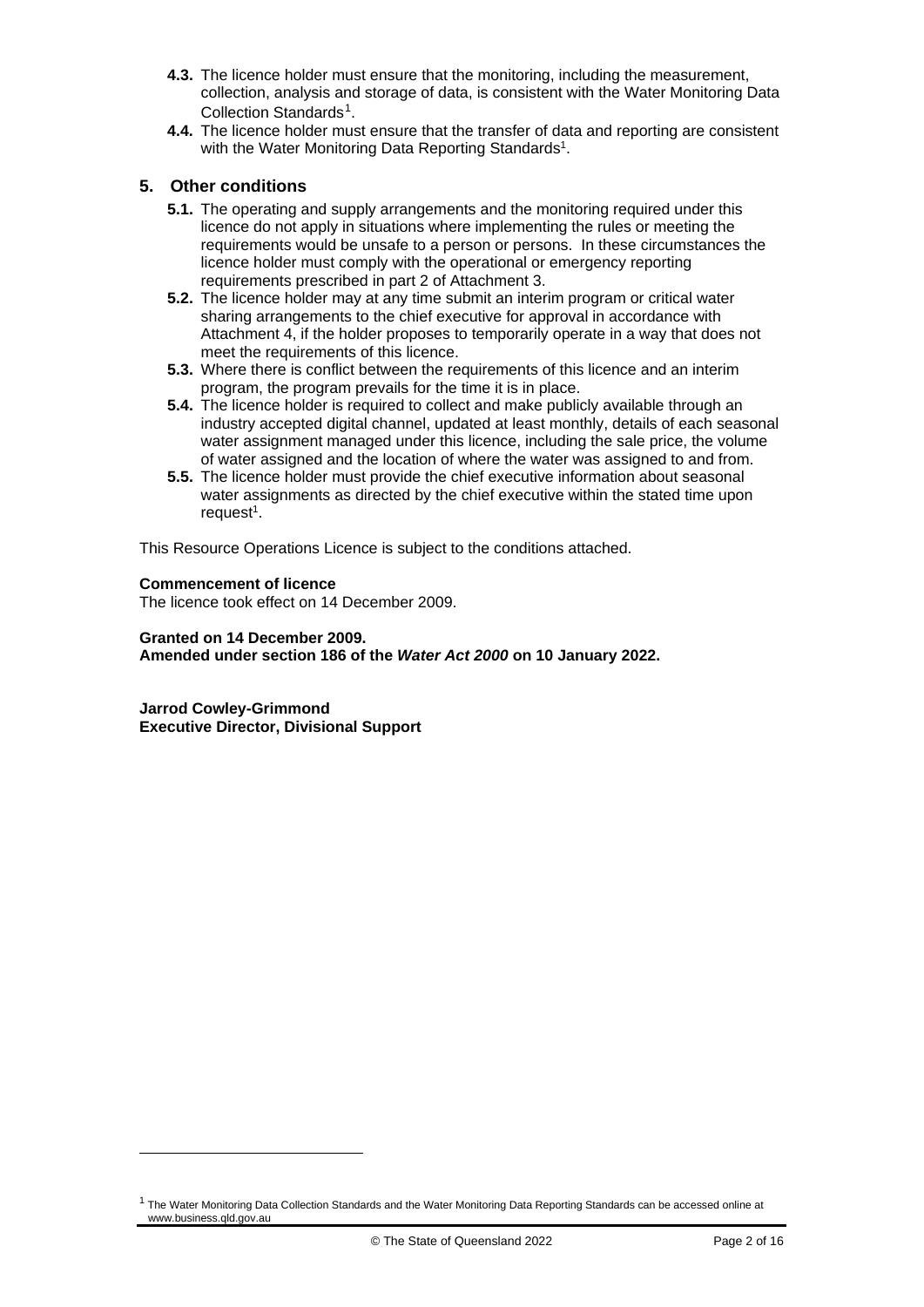# **Attachment 1 Infrastructure details for Burdekin Haughton Water Supply Scheme**

| <b>Description of water infrastructure</b> |                                                                                                                                                                                                                                                                                                                                                                                                      |  |
|--------------------------------------------|------------------------------------------------------------------------------------------------------------------------------------------------------------------------------------------------------------------------------------------------------------------------------------------------------------------------------------------------------------------------------------------------------|--|
| Description                                | Mass concrete dam with central ogee spillway                                                                                                                                                                                                                                                                                                                                                         |  |
| Full supply level                          | 154.0 m AHD                                                                                                                                                                                                                                                                                                                                                                                          |  |
| Saddle dam(s)                              | Left Bank, Mount Graham North and Mount Graham South Saddle                                                                                                                                                                                                                                                                                                                                          |  |
|                                            | Dams                                                                                                                                                                                                                                                                                                                                                                                                 |  |
| Fabridams                                  | Nil                                                                                                                                                                                                                                                                                                                                                                                                  |  |
| Gates                                      | Nil                                                                                                                                                                                                                                                                                                                                                                                                  |  |
| <b>Storage capacity</b>                    |                                                                                                                                                                                                                                                                                                                                                                                                      |  |
| Full supply volume                         | 1860000 ML                                                                                                                                                                                                                                                                                                                                                                                           |  |
| Minimum operating volume                   | 7860 ML                                                                                                                                                                                                                                                                                                                                                                                              |  |
| Storage curves / tables                    | A1-65048                                                                                                                                                                                                                                                                                                                                                                                             |  |
| Spillway arrangement                       |                                                                                                                                                                                                                                                                                                                                                                                                      |  |
| Spillway level                             | Crest 154.0 m AHD (Apron elevated levels varying between 120.0 -<br>123.0 m AHD)                                                                                                                                                                                                                                                                                                                     |  |
| Spillway width                             | 504 m                                                                                                                                                                                                                                                                                                                                                                                                |  |
| Discharge characteristics                  | Spillway capacity 70 000 m3/s (water level at 169 m AHD), Drawing<br>No: A3-65189                                                                                                                                                                                                                                                                                                                    |  |
| Spillway level                             | Crest 154.0 m AHD (Apron elevated levels varying between 120.0 -<br>123.0 m AHD)                                                                                                                                                                                                                                                                                                                     |  |
| <b>River inlet/outlet works</b>            |                                                                                                                                                                                                                                                                                                                                                                                                      |  |
| Description works                          | Three Outlet Chutes, each consisting of Penstock Liners 1, 2 and 3,<br>leading into concrete formed tunnel, ending with dissipater apron to<br>watercourse. Penstock Liner 3 has an opening of 3000 mm high x<br>2000 mm wide. Flow is controlled via a Radial Gate and can be fully<br>isolated for maintenance via a Bulkhead Gate and Fixed Wheel Gate<br>positioned upstream of the Radial Gate. |  |
| Inlet                                      | Two intake structures supply water to three outlets. Baulks allow<br>multi-level off-takes.                                                                                                                                                                                                                                                                                                          |  |
| Cease to flow levels                       | 124.0 m AHD (Invert of Penstock Liners) to 120.0 m AHD (Apron<br>Level)                                                                                                                                                                                                                                                                                                                              |  |
| Maximum discharge rate                     | Outlet Works: 470 m3/s (3 outlets, water level at 160 m AHD),<br>Drawing No: A1-69709.                                                                                                                                                                                                                                                                                                               |  |
| Fish transfer system                       |                                                                                                                                                                                                                                                                                                                                                                                                      |  |
| Description of works                       | Nil                                                                                                                                                                                                                                                                                                                                                                                                  |  |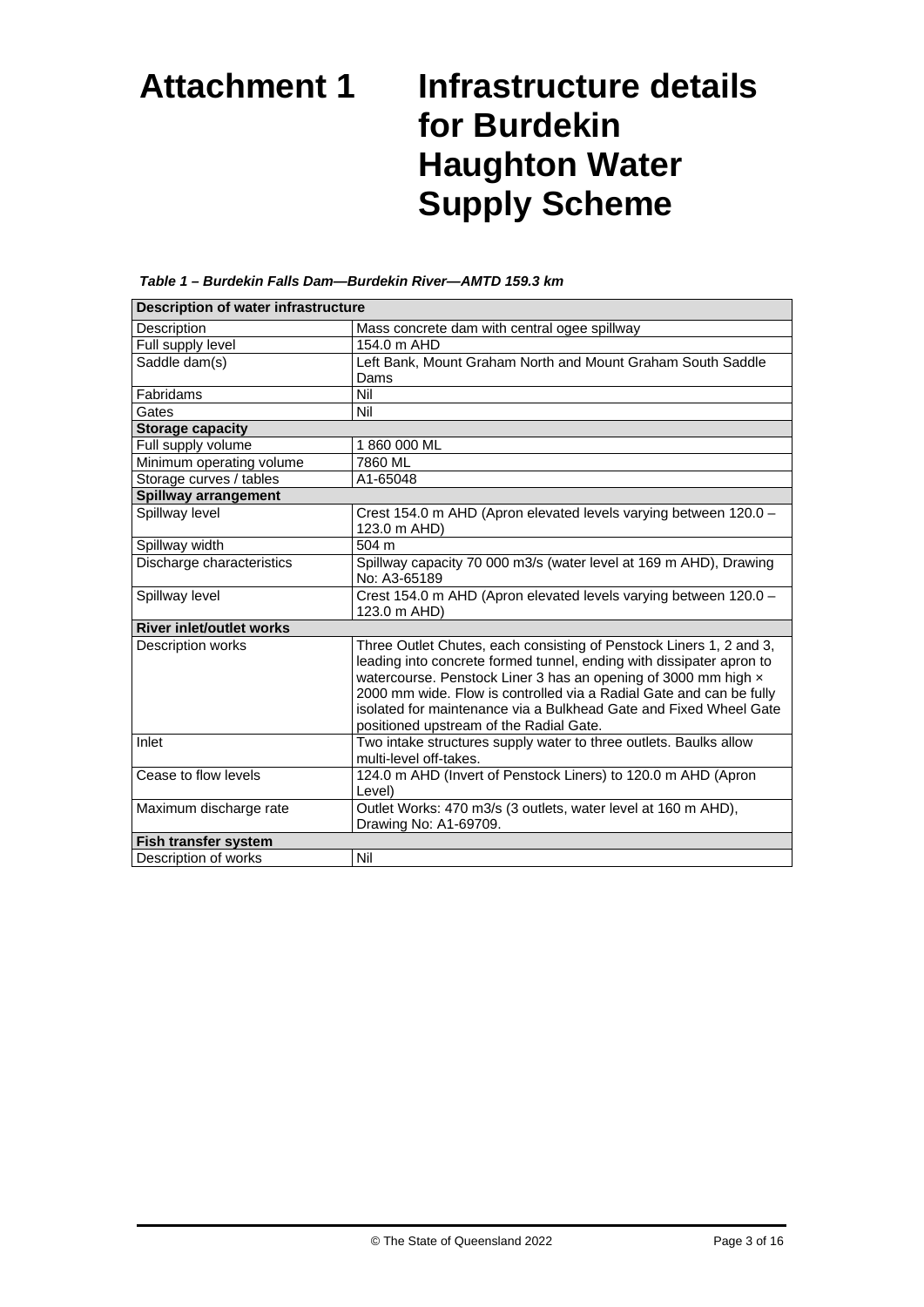#### *Table 2 – Gorge Weir—Burdekin River—AMTD 127.5 km*

| Description of water infrastructure |                                                                |  |
|-------------------------------------|----------------------------------------------------------------|--|
| Description                         | Mass concrete structure, with a dropboard section              |  |
| Full supply level                   | 60.48 m AHD (Dropboard crest) (as per construction drawing     |  |
|                                     | 224641) 57.73 m AHD (Fixed crest) (as per construction drawing |  |
|                                     | 224641)                                                        |  |
| Saddle dam(s)                       | Nil                                                            |  |
| Fabridam                            | Nil                                                            |  |
| Gates                               | Nil                                                            |  |
| <b>Storage capacity</b>             |                                                                |  |
| Full supply volumes                 | 9095 ML - Dropboards, 3580 ML - Fixed crest                    |  |
| Minimum operating volume            | 350 ML                                                         |  |
| Storage curves/tables               | A3-207824 (old storage curve)                                  |  |
| Spillway arrangement                |                                                                |  |
| Description of works                | No separate spillway                                           |  |
| Spillway level                      | Nil                                                            |  |
| Spillway width                      | Nil                                                            |  |
| Discharge characteristics           | Nil                                                            |  |
| <b>River inlet/outlet works</b>     |                                                                |  |
| Maximum discharge rate              | Nil                                                            |  |
| <b>Fish transfer system</b>         |                                                                |  |
| Description of works                | Nil                                                            |  |

|  | Table 3 - Blue Valley Weir-Burdekin River-AMTD 115.9 km |
|--|---------------------------------------------------------|
|--|---------------------------------------------------------|

| <b>Description of water infrastructure</b> |                                                         |  |
|--------------------------------------------|---------------------------------------------------------|--|
| Description                                | Concreted rock wall, with timber dropboard outlet works |  |
| Full supply level                          | 48.24 m AHD                                             |  |
| Saddle dam(s)                              | Nil                                                     |  |
| Fabridam                                   | Nil                                                     |  |
| Gates                                      | Nil                                                     |  |
| <b>Storage capacity</b>                    |                                                         |  |
| Full supply volume                         | 3820 ML                                                 |  |
| Minimum operating volume                   | 320 ML                                                  |  |
| Storage curves/tables                      | F37660                                                  |  |
| <b>Spillway arrangement</b>                |                                                         |  |
| Description of works                       | No separate spillway                                    |  |
| Spillway level                             | Nil                                                     |  |
| Spillway width                             | Nil                                                     |  |
| Discharge characteristics                  | Nil                                                     |  |
| <b>River inlet/outlet works</b>            |                                                         |  |
| Maximum discharge rate                     | Nil                                                     |  |
| Fish transfer system                       |                                                         |  |
| Description of works                       | Nil                                                     |  |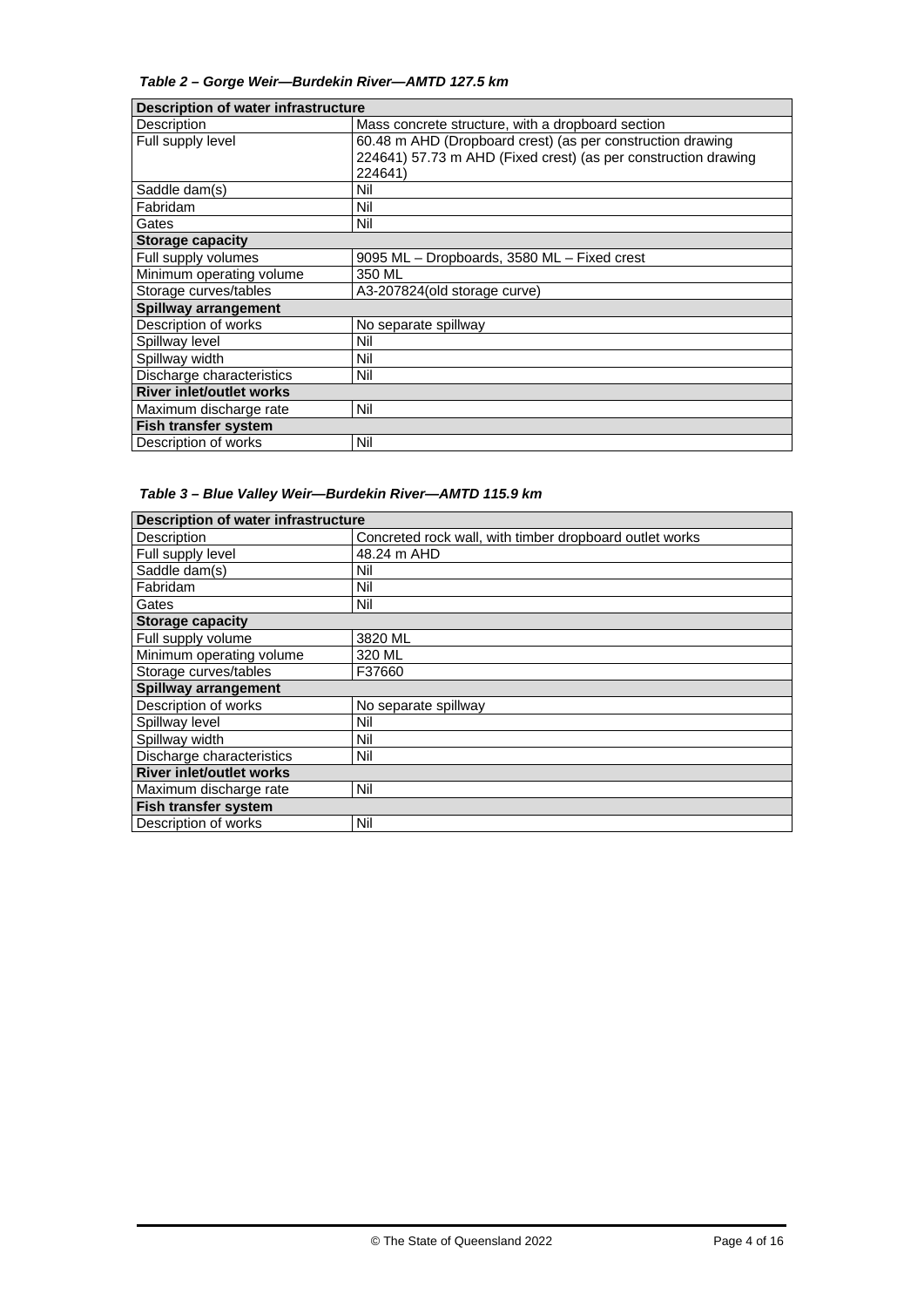#### *Table 4 – Clare Weir—Burdekin River—AMTD 50.3 km*

| Description of water infrastructure |                                                                         |  |
|-------------------------------------|-------------------------------------------------------------------------|--|
| Description                         | Mass concrete weir with tilting gates and fish transfer system.         |  |
| Full supply level                   | 20.54 m AHD - Flap gates raised as per drawing 39486                    |  |
|                                     | 18.70 m AHD - Fixed crest                                               |  |
| Saddle dam(s)                       | Nil                                                                     |  |
| Fabridam                            | Nil                                                                     |  |
| Gates                               | 150 Flap gates                                                          |  |
| <b>Storage capacity</b>             |                                                                         |  |
| Full supply volume                  | 15 900 ML - Flap gates raised 8250 ML - Fixed crest                     |  |
| Minimum operating volume            | 10 ML                                                                   |  |
| Storage curves/tables               | 39486D                                                                  |  |
| Spillway arrangement                |                                                                         |  |
| Description of works                | Spillway: Roller Bucket, with a hoist trench upstream of crest to allow |  |
|                                     | for hydraulic rams for flap gates and maintenance. Flap Gates: A        |  |
|                                     | series of 150 gates $\times$ 2.5 m long (for a total length of 360 m),  |  |
|                                     | operated via float switches working through hydraulics.                 |  |
| Spillway level                      | Raised: 20.54 m AHD Lowered: 18.7 m AHD Sluice Block: Invert            |  |
|                                     | 12.20 m AHD (two Ø 900 mm conduits): Invert 11.65 m AHD (two            |  |
|                                     | Ø 1050 mm conduits) Flap Gates: 20.54 m AHD (raised position);          |  |
|                                     | 18.70 m AHD (lowered position)                                          |  |
| Spillway width                      | 360 m                                                                   |  |
| Discharge characteristics           | Spillway capacity 130 ML/d (water level at 20.54 m AHD) Drawing         |  |
|                                     | No: 39486                                                               |  |
| <b>River inlet/outlet works</b>     |                                                                         |  |
| Maximum discharge rate              | 52 000 ML/day                                                           |  |
| Fish transfer system                |                                                                         |  |
|                                     | The fishway is an 'Ardnacrusha' style vertical lock chamber. The        |  |
| Description of works                | nominal discharge is approximately 40 ML/day.                           |  |

#### *Table 5 – Val Bird Weir—Haughton River—AMTD 22.7 km*

| Description of water infrastructure |                                                                                                                                                                            |  |
|-------------------------------------|----------------------------------------------------------------------------------------------------------------------------------------------------------------------------|--|
| Description                         | A structure with four rows of steel sheet piling, the two upstream rows<br>carrying a concrete deck, rockfill between and downstream of the<br>rows of steel sheet piling. |  |
| Full supply level                   | 6.70 m AHD - Fixed crest (8.5 m AHD with fabridam) (drawing<br>67401)                                                                                                      |  |
| Saddle dam(s)                       | Nil                                                                                                                                                                        |  |
| Fabridam                            | Decommissioned                                                                                                                                                             |  |
| Gates                               | Nil                                                                                                                                                                        |  |
| <b>Storage capacity</b>             |                                                                                                                                                                            |  |
| Full supply volume                  | 615 ML - Fixed crest (2055 ML with fabridam) (drawing 67401)                                                                                                               |  |
| Minimum operating volume            | <b>15 ML</b>                                                                                                                                                               |  |
| Storage curves/tables               | Drawing No. 67401                                                                                                                                                          |  |
| Spillway arrangement                |                                                                                                                                                                            |  |
| Description of works                | Four rows of sheet steel piling in three levels capped with concrete<br>slab.                                                                                              |  |
| Spillway level                      | Crest 6.70 m AHD                                                                                                                                                           |  |
| Spillway width                      | 153.7 m                                                                                                                                                                    |  |
| Discharge characteristics           | Weir site only (drawing 52038)                                                                                                                                             |  |
| <b>River inlet/outlet works</b>     |                                                                                                                                                                            |  |
| Maximum discharge rate              | Nil                                                                                                                                                                        |  |
| Fish transfer system                |                                                                                                                                                                            |  |
| Description of works                | Nil                                                                                                                                                                        |  |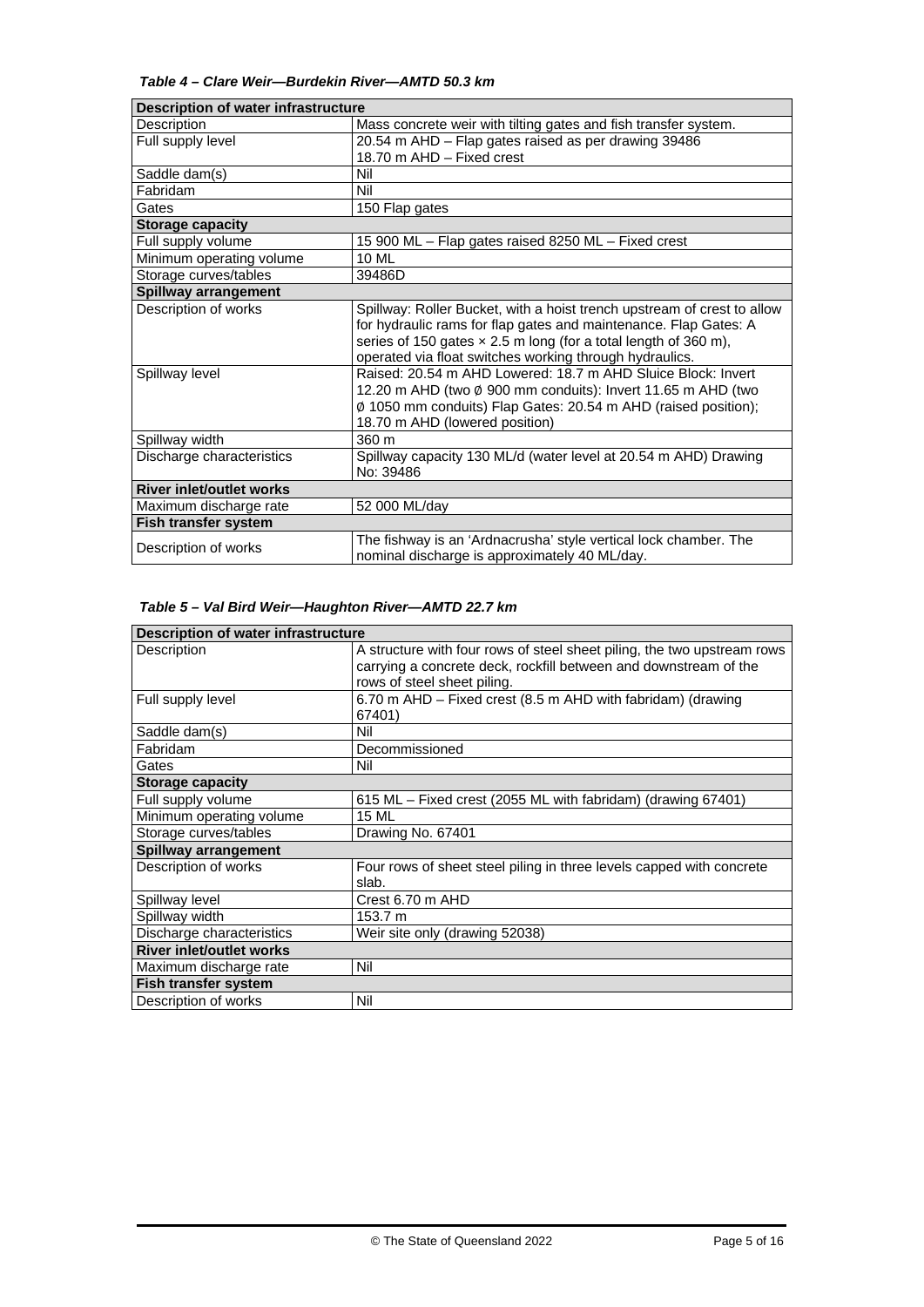*Table 6 – Giru Weir—Haughton River—AMTD 15.6 km*

| Description of water infrastructure |                                                                       |  |
|-------------------------------------|-----------------------------------------------------------------------|--|
| Description                         | Earth and rockfill weir with steel sheet piling cut-off.              |  |
| Full supply level                   | 3.85 m AHD                                                            |  |
| Saddle dam(s)                       | Nil                                                                   |  |
| Fabridam                            | Nil                                                                   |  |
| Gates                               | Nil                                                                   |  |
| <b>Storage capacity</b>             |                                                                       |  |
| Full supply volume                  | 1025 ML                                                               |  |
| Minimum operating volume            | 220 ML                                                                |  |
| Storage curves/tables               | Drawing No. A3-67400                                                  |  |
| <b>Spillway arrangement</b>         |                                                                       |  |
| Description of works                | Spillway: Sheet piling crest. Flood spillway: A channel 90 m long and |  |
|                                     | 10 m wide has been constructed to divert water from the main river    |  |
|                                     | storage to the anabranch.                                             |  |
| Spillway level                      | Spillway: 3.85 m AHD. Flood spillway: 4.50 m AHD.                     |  |
| Spillway width                      | 304.0 m (drawing 49734)                                               |  |
| Discharge characteristics           | 400 m3/s (water level at 5.3 m AHD)                                   |  |
| <b>River inlet/outlet works</b>     |                                                                       |  |
| Maximum discharge rate              | Nil                                                                   |  |
| <b>Fish transfer system</b>         |                                                                       |  |
| Description of works                | Nil                                                                   |  |

#### *Table 7 – Pump stations on the Burdekin River*

| <b>Pump station</b>             | AMTD (km) | Maximum discharge rate<br>(ML/day) |
|---------------------------------|-----------|------------------------------------|
| Gorge Weir Pump Station         | 127       | $56*$                              |
| Dalbeg A Pump Station           | 102.5     | 120                                |
| Dalbeg B Pump Station           | 99        | 80                                 |
| Millaroo A Pump Station         | 82        | 230                                |
| Millaroo B Pump Station         | 69        | 120                                |
| Tom Fenwick Pump Station        | 58.5      | 3000                               |
| Haughton Temporary Pump Station | 58.5      | 150                                |
| Clare B Pump Station            | 56        | 150                                |
| <b>Elliot Pump Station</b>      | 52.5      | 150                                |
| Clare A Pump Station            | 43.5      | 110                                |

\* Design capacity for Stage 1 at Gorge Weir Pump Station.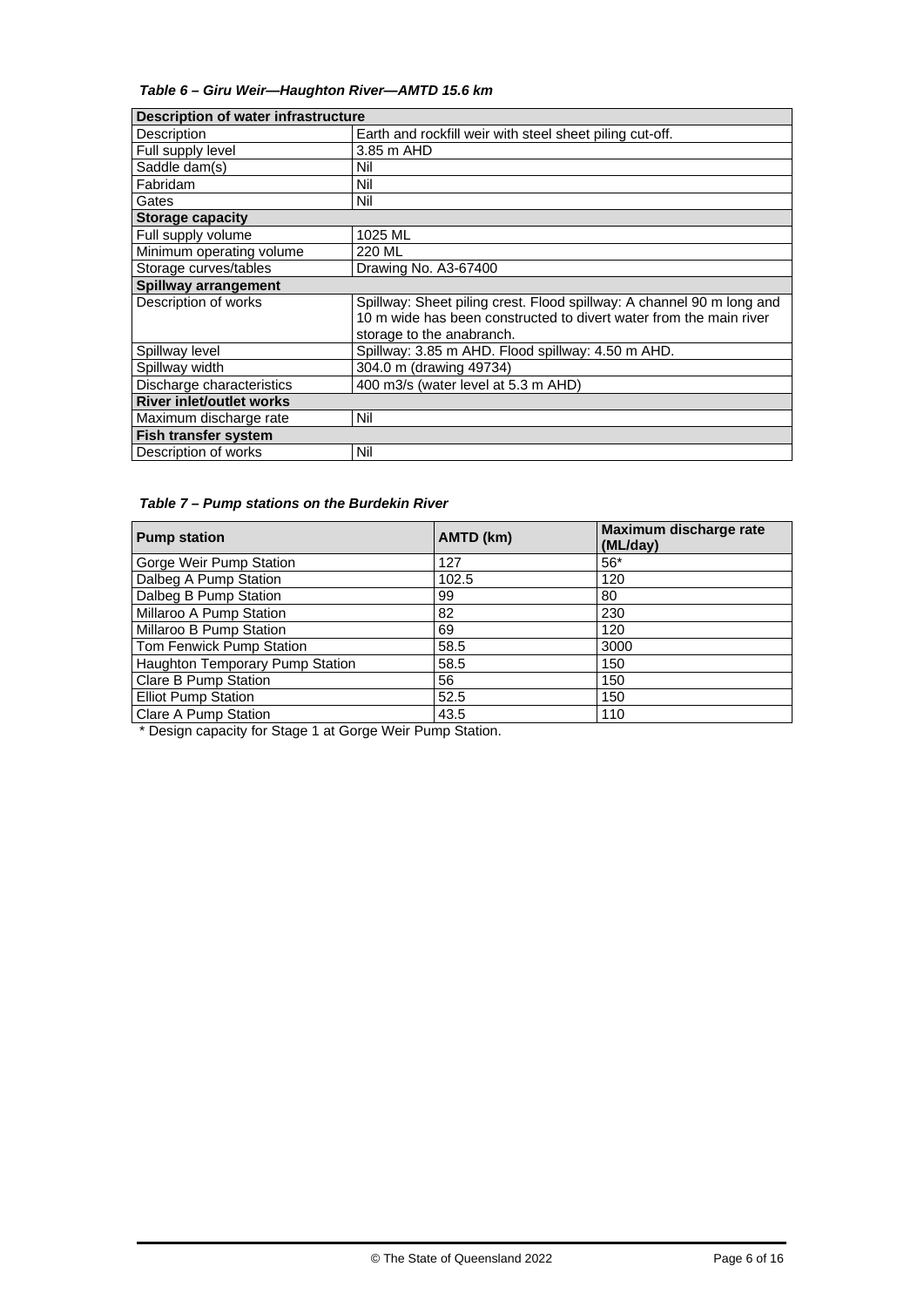# **Attachment 2 Environmental management rules**

#### **1 Change in rate of release from infrastructure**

The licence holder must—

- (a) minimise the occurrence of adverse environmental impacts by ensuring that any change in the rate of release of water from Burdekin Falls Dam and Clare Weir occurs incrementally; and
- (b) prepare and maintain operating procedures that demonstrate arrangements are in place to achieve the requirements of subsection (a).

#### **2 Operation of Clare Weir fishway**

- (1) The licence holder must, where practicable, use the fishway to release water from Clare Weir.
- (2) When the release of water is greater than the capacity of the fishway, the licence holder must, where practicable, first release water to the full capacity of the fishway and then through the outlet valve and over the crest of the weir.

#### **3 Minimum stream flow requirements**

- (1) The nodes at which minimum stream flow requirements are to be measured are described in Attachment 2 Table 1.
- (2) The licence holder must ensure that there is a minimum stream flow—
	- (a) at Node 1—equal to the cumulative daily flows recorded at the flow monitoring Node A and the flow monitoring Node B, up to 360 ML/day; and
	- (b) at Node 2—equal to the cumulative daily flows recorded at the flow monitoring Node C and the flow monitoring Node F, up to 40 ML/day.
- (3) The licence holder may meet the minimum stream flow requirements by utilising a combination of the following—
	- (a) natural flows; and
	- (b) releases from Burdekin Falls Dam, Clare Weir, Val Bird Weir and Giru Weir.
- (4) In meeting the requirements of subsection (2)(a), the licence holder must collaborate with the distribution operations licence holder on appropriate release strategies for the Lower Burdekin.
- (5) The licence holder must prepare and maintain operating procedures that demonstrate that arrangements are in place to achieve the requirements of subsection (2).
- (6) In this section—

**Node 1**, is defined in the Water Plan (Burdekin Basin) 2007, but can be considered as the mouth of the Burdekin River at AMTD 6.0 km.

**Node 2**, is defined in the Water Plan (Burdekin Basin) 2007, but can be considered as the Haughton River at Giru Weir (AMTD 15.6 km).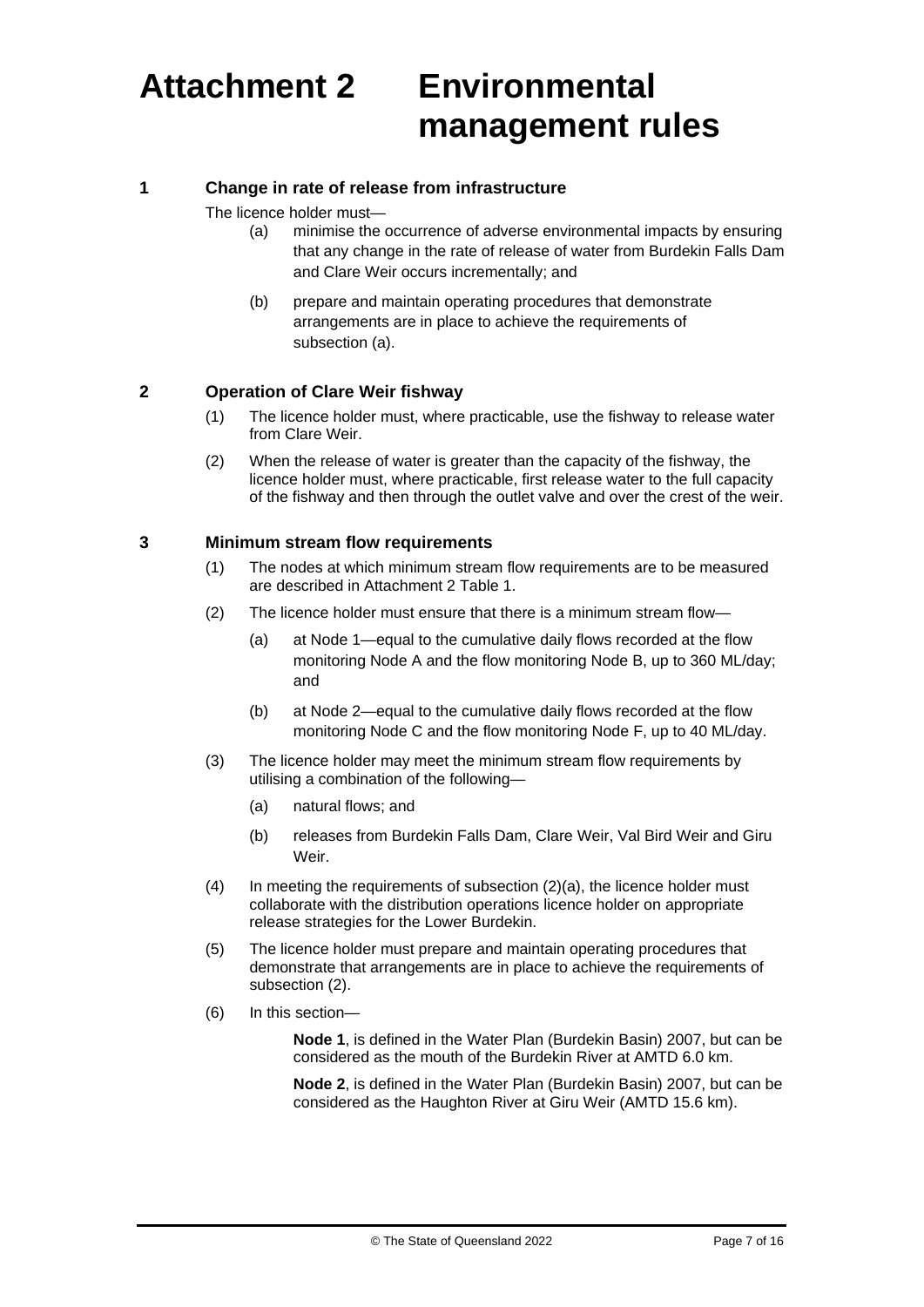*Table 1 – Flow monitoring nodes and locations*

| <b>Flow monitoring</b><br>node | <b>Description</b>                                                            |
|--------------------------------|-------------------------------------------------------------------------------|
| Node A                         | Sellheim gauging station on the Burdekin River (120002C) 299.0 km AMTD        |
| Node B                         | Red Hill Creek gauging station on the Bowen River (120219A) 36.8 km AMTD      |
| Node C                         | Mount Piccaninny gauging station on the Haughton River (119005A) 58.1 km AMTD |
| Node F                         | Major Creek gauging station on the Major Creek (119006A) 8.7 km AMTD          |

### **4 Quality of water released**

When releasing from Burdekin Falls Dam, the licence holder must—

- (a) draw water from the inlet level that optimises the quality of water released; and
- (b) prepare and maintain operating procedures that demonstrate arrangements are in place to achieve the requirements of subsection (a).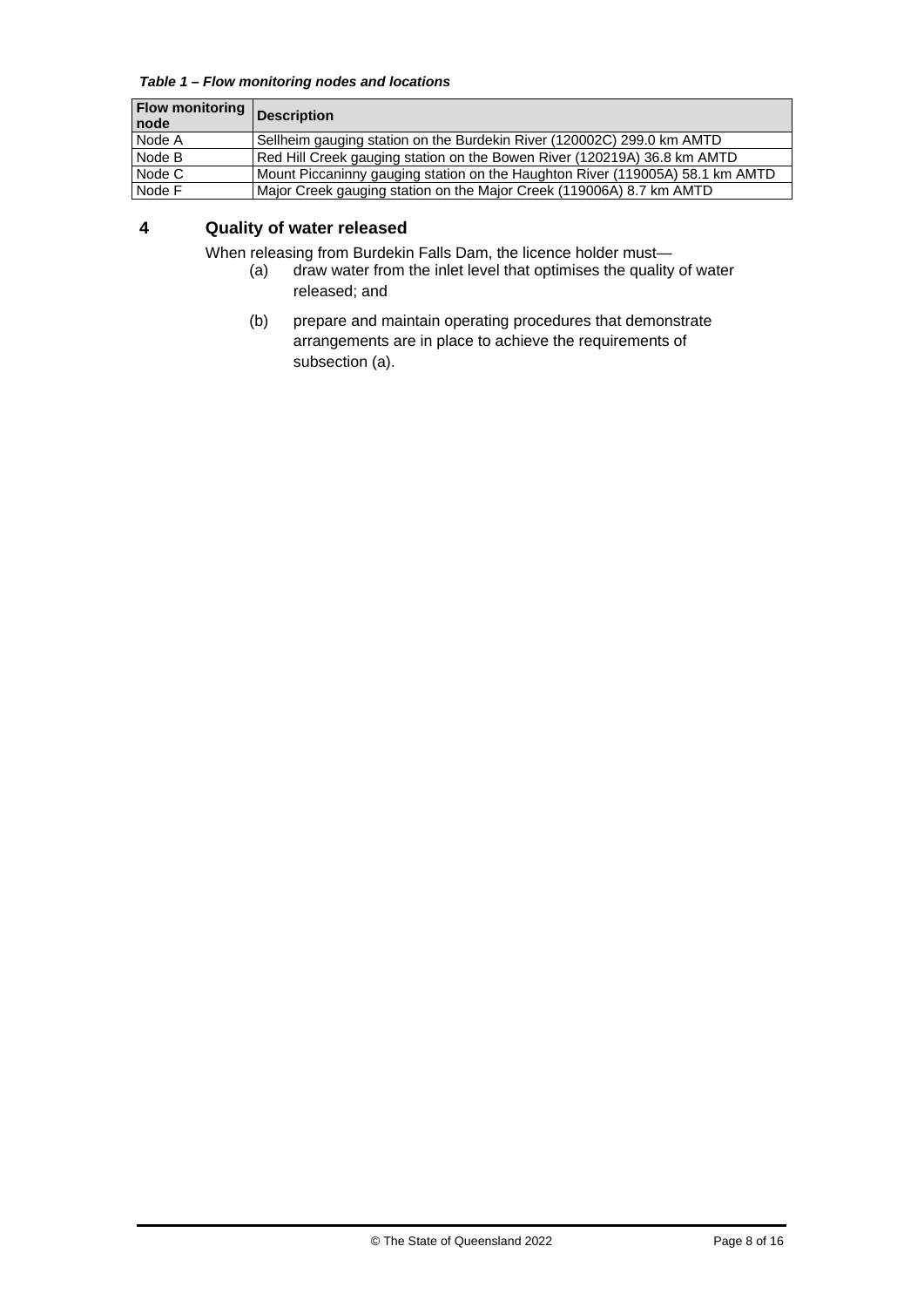# **Attachment 3 Licence holder monitoring and reporting**

### **Part 1 Monitoring requirements**

### **Division 1 Water quantity**

#### **1 Storage water level data**

The licence holder must record continuous time series storage water level data at— (a) Burdekin Falls Dam headwater;

- (b) Clare Weir headwater;
- (c) Val Bird Weir headwater; and
- (d) Giru Weir headwater.

#### **2 Releases from storages**

- (1) The licence holder must measure and record for each release of water from Burdekin Falls Dam, Clare Weir and Giru Weir—
	- (a) the daily volume released; and
	- (b) the release rate, and for each change in release rate—
		- (i) the date and time of the change;
		- (ii) the new release rate;
- (2) the licence holder must record for each storage outlet
	- (a) the reason for each release; and
	- (b) for storages with multi-level off-take, the inlet level used and reason for deciding to release from that particular inlet level.

#### **3 Giru Benefited Groundwater Area**

The licence holder must monitor and assess the groundwater levels and electrical conductivity in the Giru Benefited Groundwater Area.

#### **4 Announced allocations**

The licence holder must record details of—

- (a) announced allocation determinations for—
	- (i) high priority water allocations; and
	- (ii) medium priority water allocations;
- (b) the date announced allocations are determined; and
- (c) the value of each parameter applied for calculating the announced allocation.

#### **5 Water taken by water users**

The licence holder must record the total volume of water, including 'distribution loss' water, taken by each water user for each zone as follows—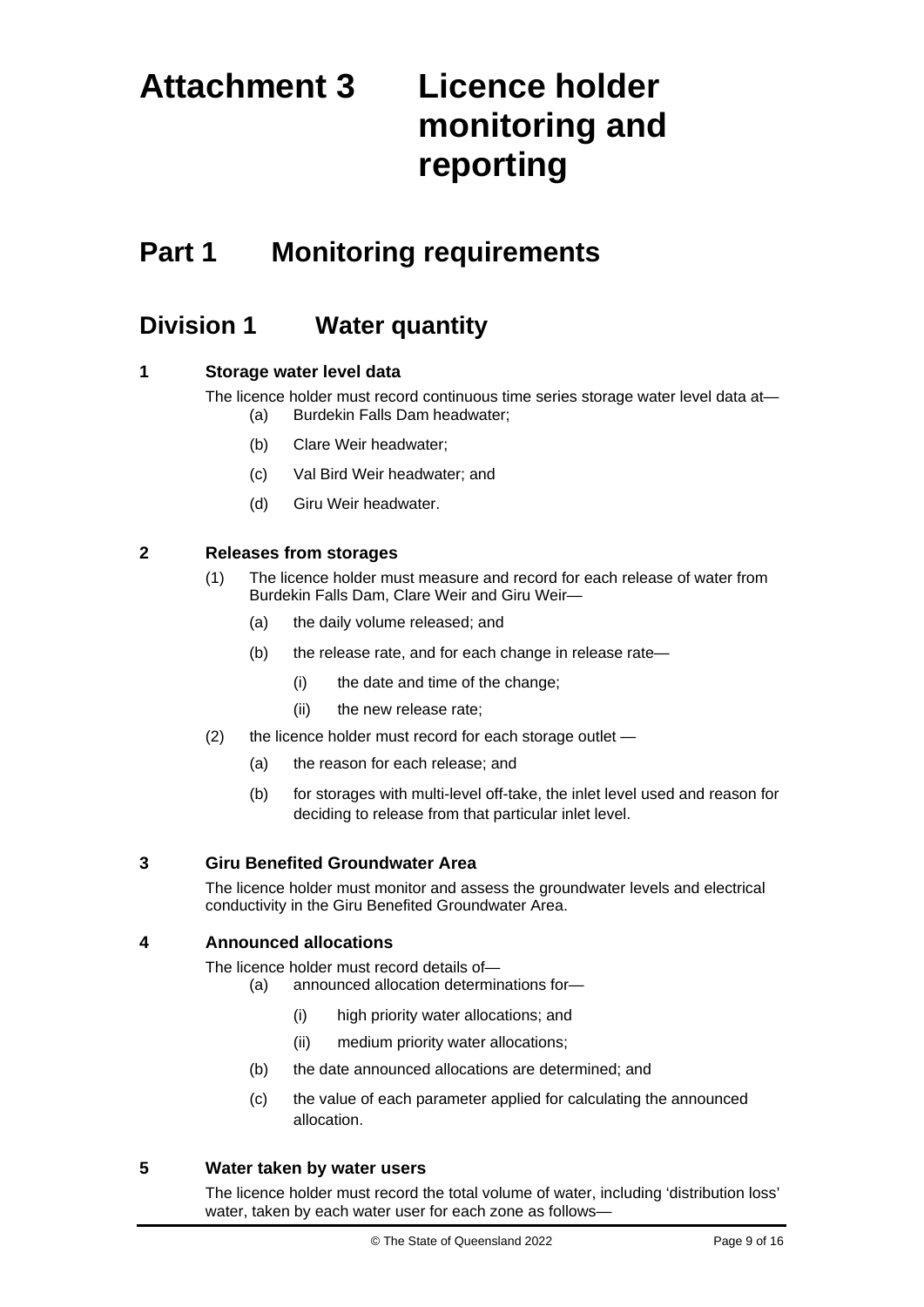- (a) the total volume of water taken each quarter;
- (b) the total volume of water entitled to be taken at any time; and
- (c) the basis for determining the total volume of water entitled to be taken at any time.

#### **6 Water diversions**

The licence holder must measure and record the daily total volumes of water delivered from the licence holder's channel system to watercourses used for distribution under this licence.

#### **7 Seasonal water assignment of water allocations**

On consent to each seasonal water assignment, the licence holder must record details of the assignment arrangement, including—

- (a) the name of the assignee and assignor;
- (b) volume of the assignment;
- (c) the location—
	- (i) from which it was assigned; and
	- (ii) to which it was assigned;
- (d) the effective date of the assignment; and
- (e) the sale price.

#### **8 Carryover**

The licence holder must record details of—

- (a) the volume of water carried over by each water allocation holder into the next water year; and
- (b) the total volume of water carried over from the previous water year into the next water year.

### **Division 2 Impact of infrastructure operation on natural ecosystems**

#### **9 Water quality**

The licence holder must monitor and record water quality data in relation to relevant infrastructure listed in Attachment 1 of this licence.

#### **10 Bank condition**

- (1) The licence holder must inspect banks for evidence of collapse and/or erosion identified within ponded areas of each storage listed in Attachment 1 of this licence and downstream reaches, following instances of—
	- (a) rapid water level changes; or
	- (b) large flows through storage; or
	- (c) other occasions when collapse and/or erosion of banks may be likely.
- (2) For subsection (1), downstream of the relevant infrastructure means the distance of influence of infrastructure operations.
- (3) Any instances of bank slumping or erosion observed must be investigated to determine if the instability was associated with the nature or operation of the infrastructure.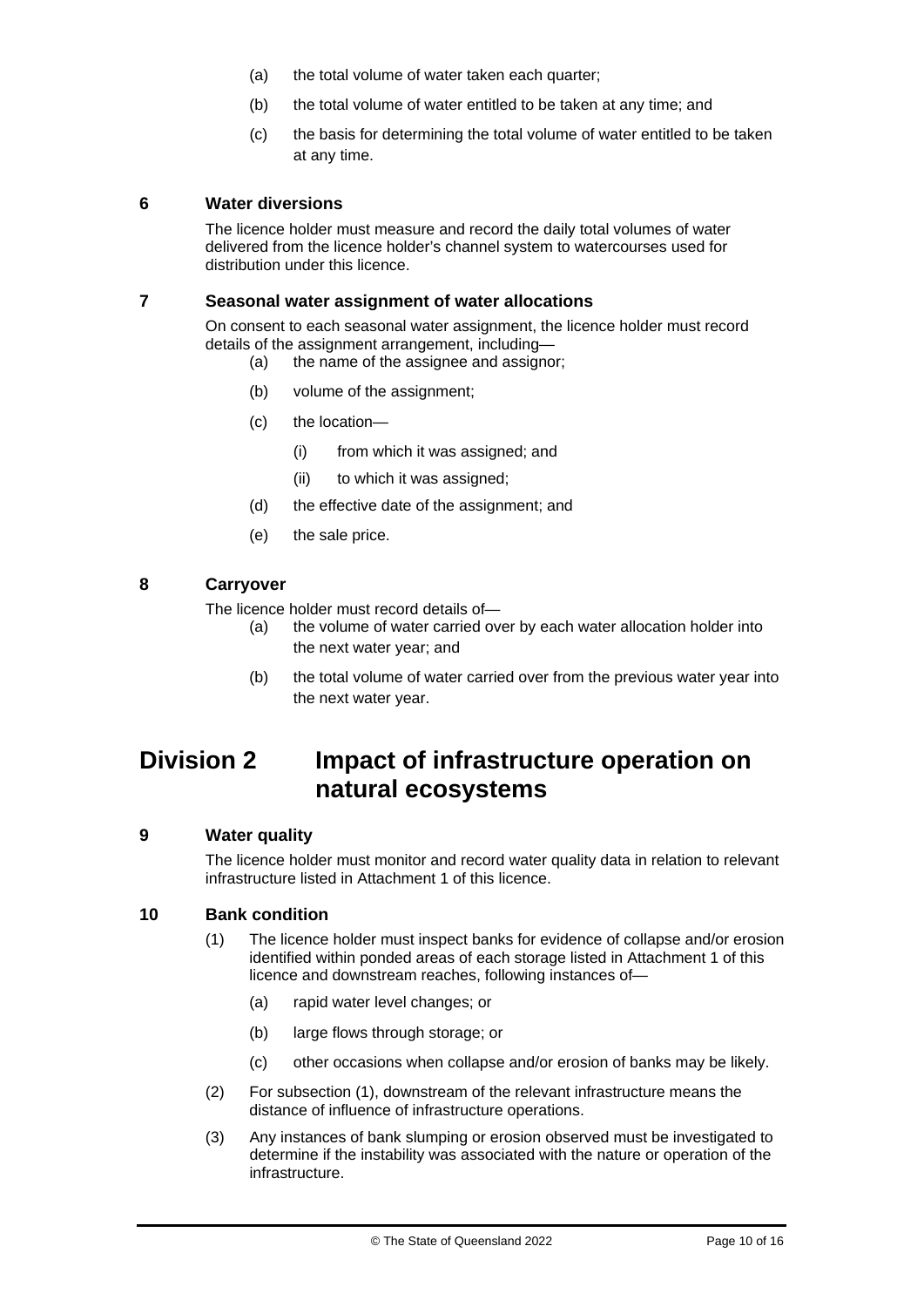### **11 Fish stranding**

The licence holder must record and assess reported instances of fish stranding in watercourses and ponded areas associated with the operation of the licence holder's infrastructure as listed in Attachment 1 of this licence to determine if any instance is associated with the operation of that infrastructure.

## **Part 2 Reporting requirements**

#### **12 Reporting requirements**

The licence holder must provide— (a) quarterly reports;

- (b) annual reports for the previous water year; and
- (c) operational or emergency reports.

### **Division 1 Quarterly reporting**

#### **13 Quarterly report**

The licence holder must submit a quarterly report to the chief executive after the end of each quarter of the water year.

The report should include for each quarter—

- (a) storage water levels recorded under Attachment 3 section 1;
- (b) releases from storages—all records referred to in Attachment 3 section 2;
- (c) the total volume of water—
	- (i) taken for each zone; and
	- (ii) entitled to be taken for each zone;
- (d) water quality data recorded under Attachment 3 section 9; and
- (e) a summary of bank condition monitoring and instances of slumping carried out in accordance with Attachment 3 section 10.

### **Division 2 Annual reporting**

#### **14 Annual report**

- (1) The licence holder must submit an annual report to the chief executive after the end of the water year.
- (2) The annual report must include—
	- (a) water quantity monitoring results required under Attachment 3 section 15; and
	- (b) details of the impact of infrastructure operation on natural ecosystems as required under Attachment 3 section 16;
	- (c) a discussion on any issues that arose as a result of operating under the operating procedures prepared in accordance with—
		- (i) for change of rate of releases—Attachment 2 section 1(b);
		- (ii) for minimum stream flow requirements—Attachment 2 section 3(c); and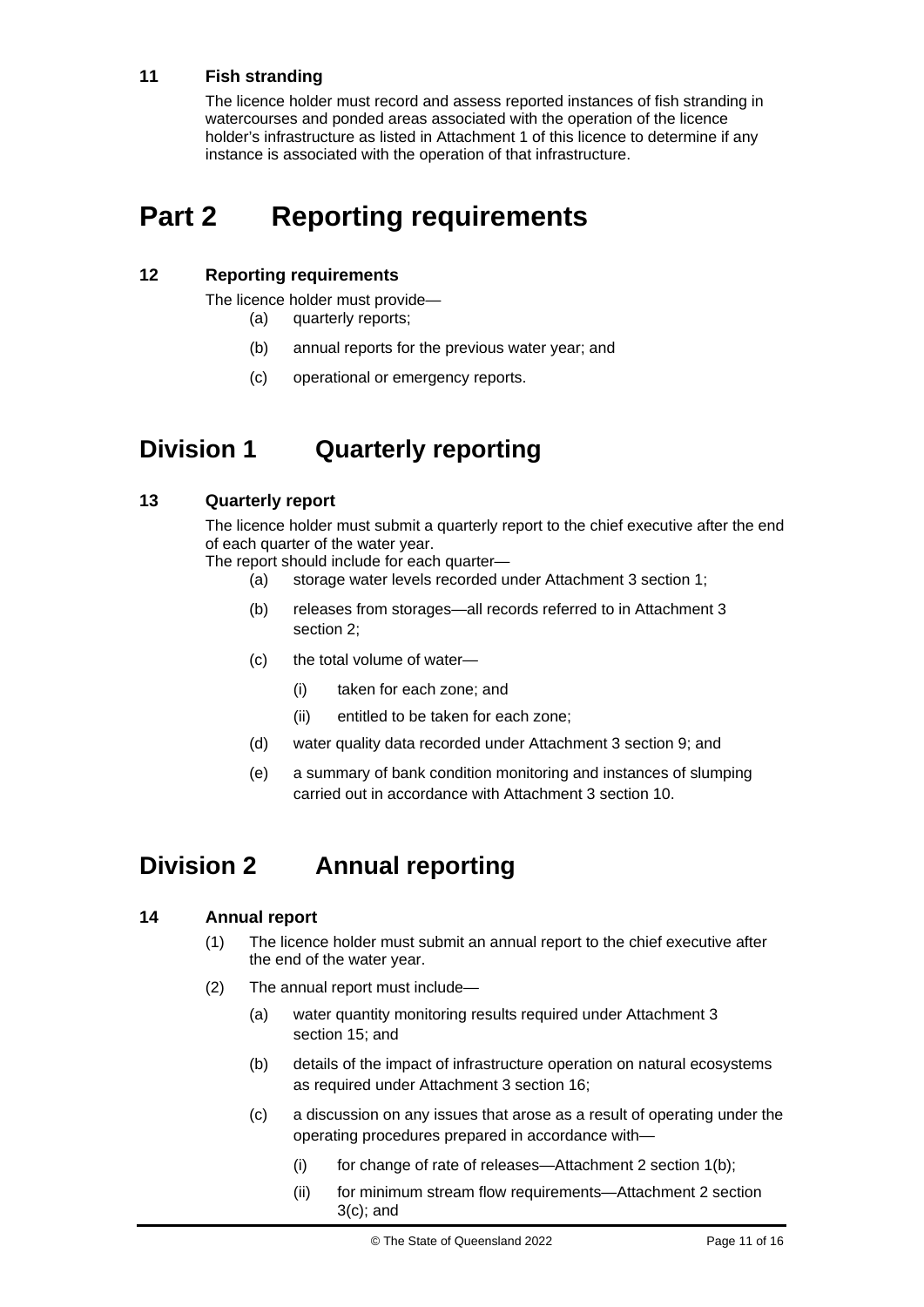- (iii) for supplying medium and high priority water allocations—the operations manual made under this licence;
- (d) a summary of sale price disclosure information and seasonal water assignment information as per Attachment 3, Part 1, Division 1(7)

#### **15 Water quantity monitoring**

The licence holder must include in the annual report—

- (a) a summary of announced allocation determinations, including—
	- (i) an evaluation of the announced allocation procedures and outcomes; and
	- (ii) the date and value for each announced allocation;
- (b) instances where the water level in Burdekin Falls Dam was at or below 148.1 m AHD;
- (c) details of seasonal water assignments including—
	- (i) the total number of assignments; and
	- (ii) the total volume of water assigned;
- (d) a summary of carry over determinations, including—
	- (i) the total carry over from the previous water year; and
	- (ii) the total carry over to the next water year:
- (e) the total annual volume of water taken by each water user, specified by zone for the scheme, including—
	- (i) the total volume of water taken;
	- (ii) the total volume of water entitled to be taken; and
	- (iii) the basis for determining the total volume entitled to be taken;
- (f) the total annual volume of water taken by all water users, specified by zone for the scheme, including—
	- (i) the total volume of water taken;
	- (ii) the total volume of water entitled to be taken; and
	- (iii) the basis for determining the total volume entitled to be taken;
- (g) all details of changes to the storage and delivery infrastructure or the operation of the storage and infrastructure that may impact on compliance with this licence;
- (h) details of any new monitoring devices used such as equipment to measure stream flow.

#### **16 Impact of storage operation on natural ecosystems**

The licence holder must include in its annual report—

- (a) a summary of the environmental considerations made by the licence holder in making operational and release decisions under the operating procedures prepared in accordance with—
	- (i) for minimum stream flow requirements—Attachment 2 section 3(5);
	- (ii) for quality of water released—Attachment 2 section 4(b); and
	- (iii) for the operation of Clare Weir flap gates—the operations manual made under this licence.
- (b) a summary of the environmental outcomes of the decision including any adverse environmental impacts;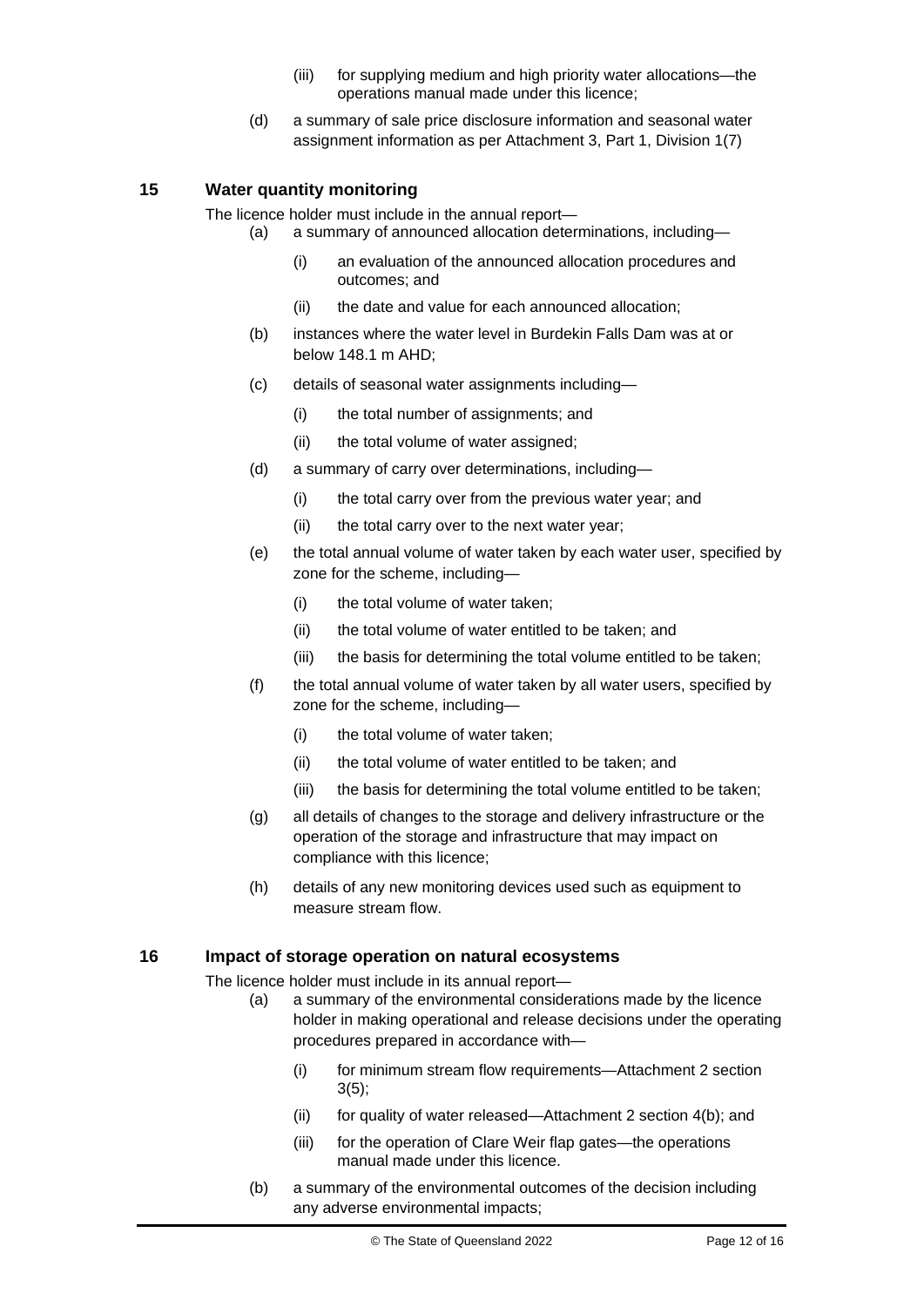- (c) a summary of bank condition and fish stranding monitoring and assessment including—
	- (i) results of investigations of bank slumping and/or erosion identified in ponded areas and/or downstream of the storages;
	- (ii) results of any investigations of fish stranding downstream of the storages; and
	- (iii) changes to the operation of the storage to reduce instances of bank slumping and/or erosion or fish stranding.
- (d) a discussion and assessment of the water quality issues under subsections (e) to (i) as per the operating procedures prepared in accordance with—
	- (i) for minimum stream flow requirements—Attachment 2 section 3(5);
	- (ii) for quality of water released—Attachment 2 section 4(b); and
	- (iii) for the operation of Clare Weir flap gates—the operations manual made under this licence.
- (e) thermal and chemical stratification in the storage;
- (f) contribution of the storage and its management to the quality of water released;
- (g) cumulative effect of successive storages on water quality;
- (h) cyano-bacterial population changes in each storage; and
- (i) any proposed changes to the monitoring program as a result of evaluation of the data.

### **Division 3 Operational or emergency reporting**

#### **17 Operational or emergency reporting[2](#page-12-0)**

- (1) The licence holder must notify the chief executive—
	- (a) within one business day of becoming aware of any of the following operational incidents—
		- (i) non-compliance by the licence holder with the conditions of this licence;
		- (ii) instances of fish stranding, cyanobacterial growth or bank slumping within the ponded areas or downstream of the water infrastructure to which this licence relates; and
		- (iii) a decision being made to introduce a reduced full supply level under section 399B of the *Water Supply (Safety and Reliability) Act 2008*.
	- (b) of an emergency where, as a result of the emergency, the licence holder cannot comply with the conditions of this licence.
- (2) The licence holder must provide to the chief executive upon request, and within the timeframe requested, a report which includes details of—
	- (a) the incident or emergency;

<span id="page-12-0"></span><sup>2</sup> This does not preclude requirements for dam safety under the *Water Supply (Safety and Reliability) Act 2008*, *Water Act 2000* and any other applicable legislation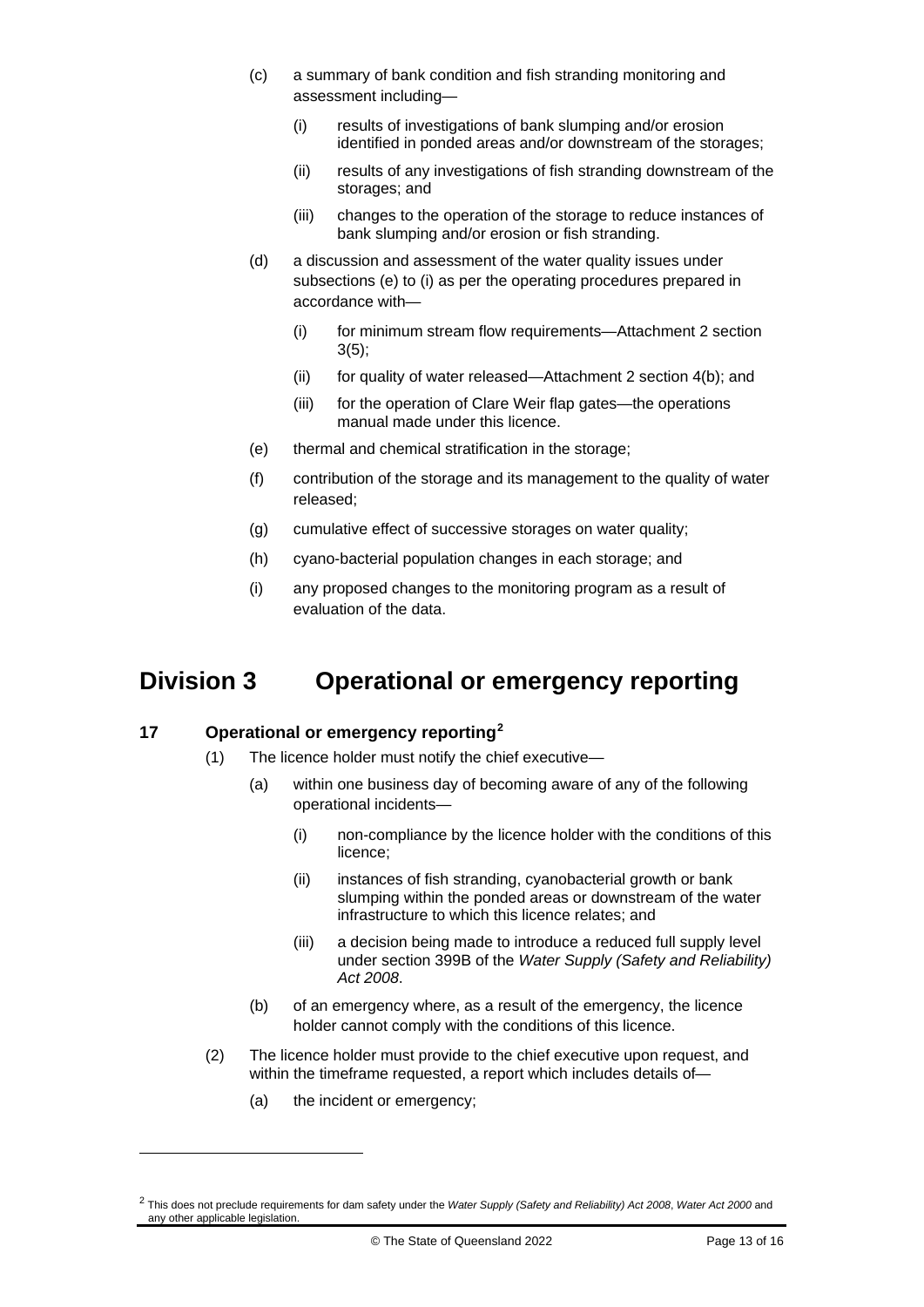- (b) conditions under which the incident or emergency occurred;
- (c) any responses or activities carried out as a result of the incident or emergency; and
- (d) in relation to an emergency only, any requirements under this licence that the licence holder is either permanently or temporarily unable to comply with due to the emergency.
- (3) The licence holder must—
	- (a) notify the chief executive within one business day—
		- (i) upon setting an initial announced allocation or resetting an announced allocation during the water year; and
		- (ii) with details of any arrangements for addressing circumstances where they are unable to supply water allocations;
	- (b) provide the chief executive with relevant supporting information used in making any decision under subsection (1)(a)(i) and (ii).

#### **18 Notification of distribution operations licence holder**

The licence holder must notify the distribution operations licence holder upon the discovery of an emergency.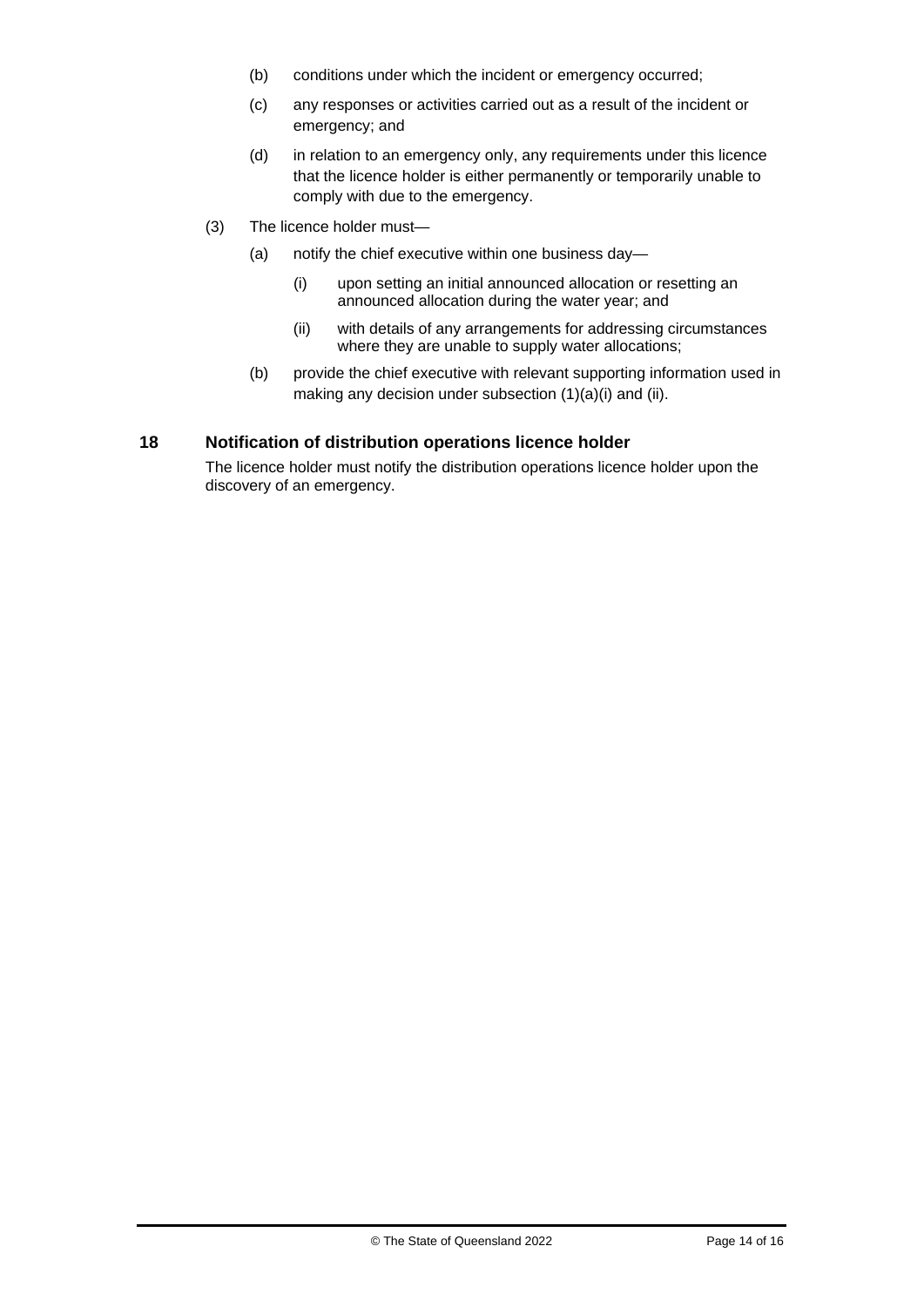#### **1 Submission of interim program**

The licence holder may, at any time, submit an interim program to the chief executive for approval, including a timetable for returning to full compliance with the licence and interim arrangements.

#### **2 Implementing and publishing interim program**

Following approval of the program by the chief executive, the licence holder must**—**

- (a) implement and operate in accordance with the interim program; and
	- (b) make public details of the interim program on its internet site.

#### **3 Critical water supply arrangements**

- (1) The licence holder may prepare and submit critical water supply arrangements to the chief executive for approval at any time.
- (2) The critical water supply arrangements must—
	- (a) be developed with participation from local government, stakeholders and the community;
	- (b) include triggers for commencement and cessation of the arrangements;
	- (c) include a monitoring and reporting schedule; and
	- (d) be developed taking into consideration the options for facilitating the transfer of water to water accounts held or managed by essential services, industry and basic per capita consumption (excluding water for use outside of the home).
- (3) The chief executive, in assessing the arrangements, may either—
	- (a) request further information;
	- (b) approve the critical water supply arrangements with or without conditions; or
	- (c) require the licence holder to submit revised critical water supply arrangements.
	- (d) The licence holder must make public on its website the critical water supply arrangements and any conditions, once approved by the chief executive.
- (4) Where the chief executive approves the critical water supply arrangements under this section, the chief executive may amend this licence to give effect to these arrangements.